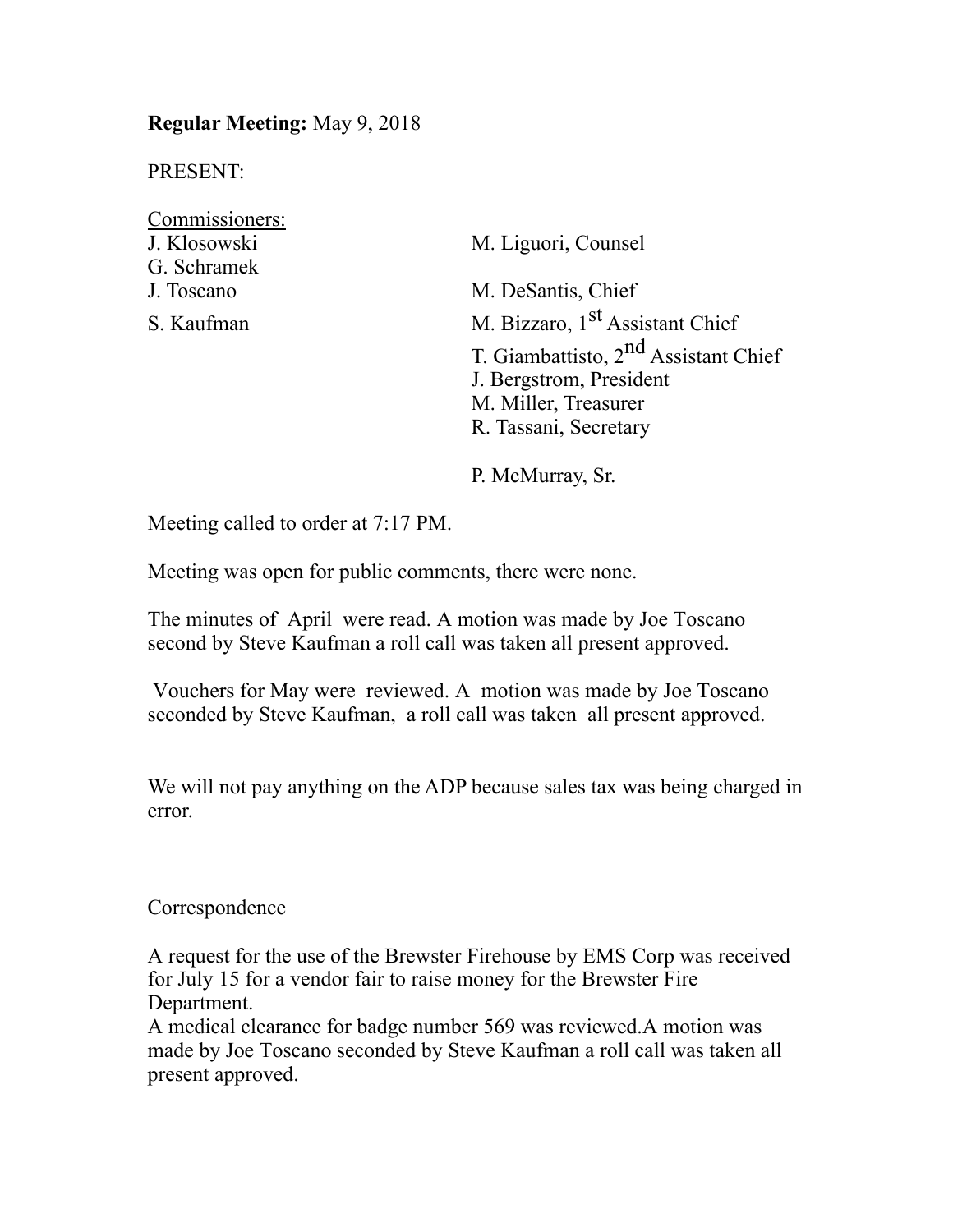Computer Communication and Radio

Bills from A1 computer had been reviewed. A check for a refund has been received by A1 for the bill discrepancy. alert system

**Facilities** 

H.O. Penn will be coming on May 16 for major and minor repairs of the generator, a case of anti-freeze will be dropped off. The light pole is due to be put back up at the Main House at some point.

Fire roads

Steve Kaufman will be getting together with Bruen at Station 1.

Fire prevention

Progess, a work detail in Croton Falls/South Salem was done (Town Day), very successful. No new business.

**Grants** 

Paperwork has been submitted for the grant, should hear back within 4 weeks.

Insurance claims A couple of insurance claims came through, to be addressed.

Legal

Mike Liguori will be preparing a new document including records guidelines, records retention. This new document will be distributed to all and also posted on the website.

## LOSAP

Joe Toscano will have a meeting with Kathy Siebol in September/October

OSHA Mandates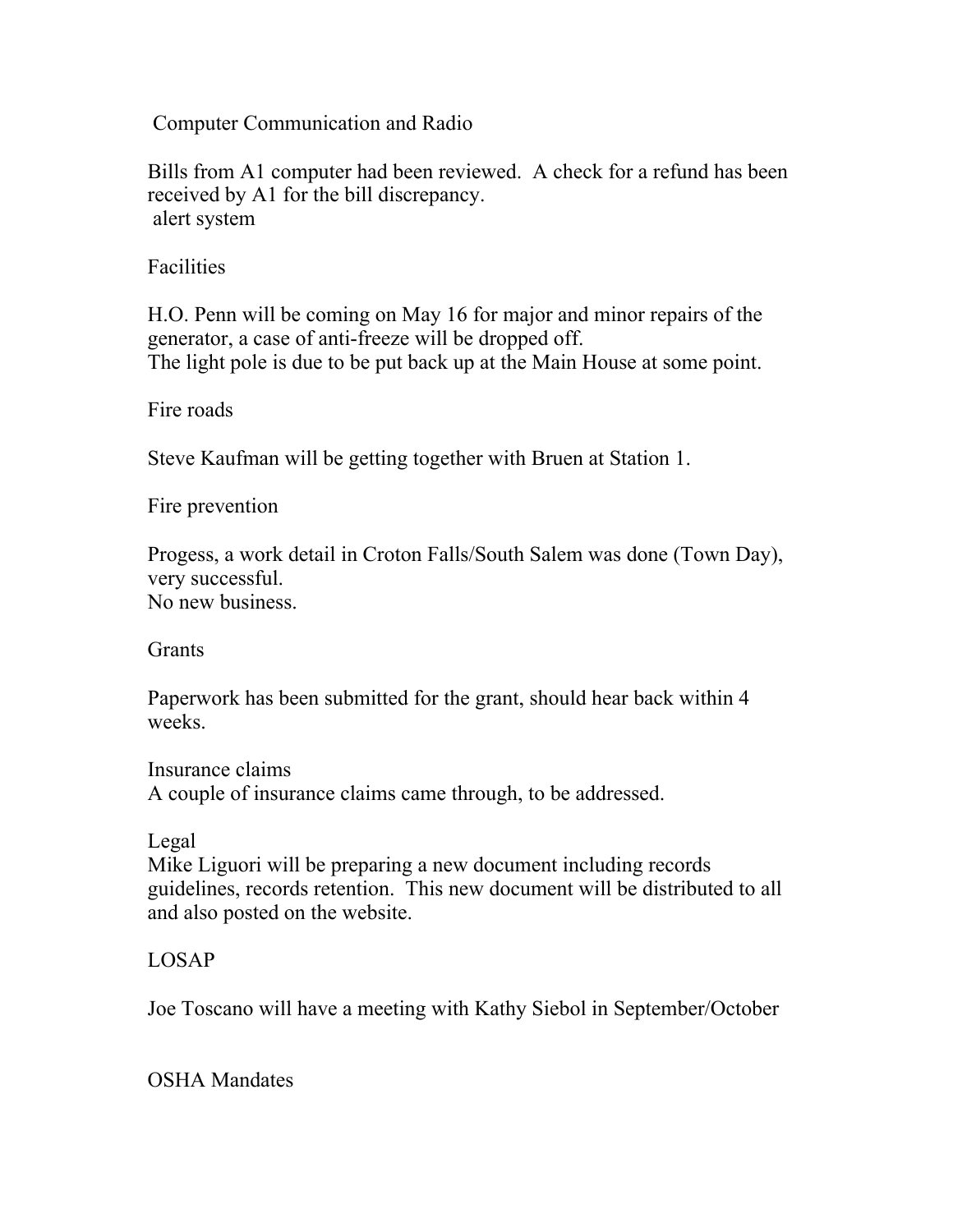Members are given until the end of the month to finish training.

| Vehicle | <b>Beginning Mileage</b> | <b>Ending Mileage</b> |
|---------|--------------------------|-----------------------|
| 1111    | 16392                    | 116817                |
| 1112    | 47207                    | 48000                 |
| 1113    | 16753                    | 18054                 |

11-5-1 has an issue with some cables. Seagrave has been called.

Specialty Warning Sytems put together a proposal for work to be done. Specialty Warning will replace lighting on 11-2-5. The Total in components is \$1850, total for labor is \$2457.10. The proposal is on file. A MOTION was made by Steve Kaufman,  $2<sup>nd</sup>$  by Joe Toscano, a roll call was taken and all present approved.

Chiefs Report

Chief requested permission to take the vehicle to Lake George on 5/19 (11-1-2) and on 5/22 (11-2-3) and 11-1-3.

Badge # 608 requested to return to active duty. A MOTION was made by G.

Schramek, 2<sup>nd</sup> by J. Toscano to put the member back in service. A roll call was taken and all approved.

The Chief requested that the 2 driving suspensions will be lifted.

Recruitment

Jeff Bergstrom collected 10 applications for new recruits. We have a former chief of another department that would like to work with us on occasion his name is Joseph Posadas from South Salem Fire Department.He may respond on occasion until such time as revoked. A

MOTION was made by John Klosowski, 2<sup>nd</sup> by Steve Kaufman a roll call was taken and all present approved.